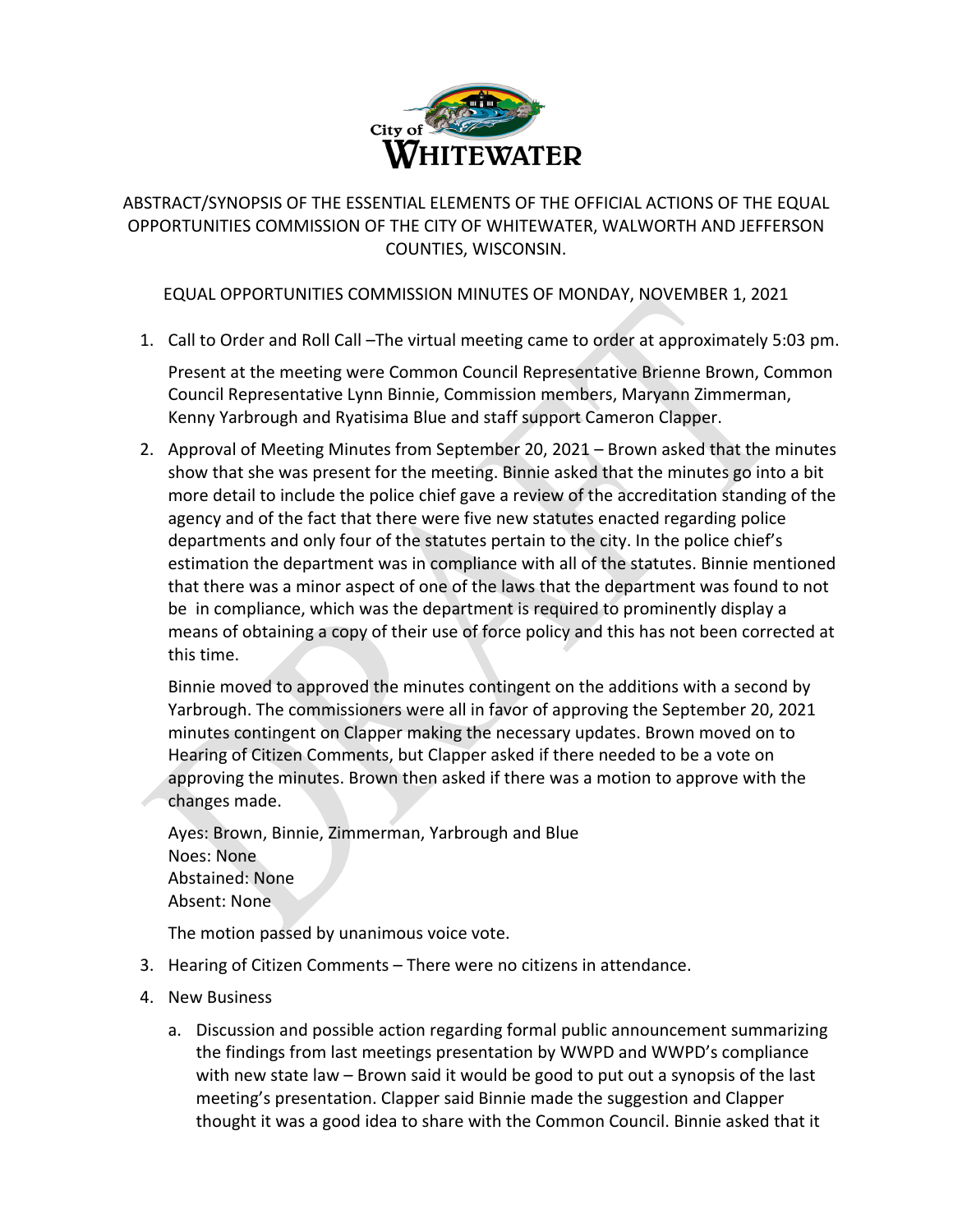be carried over to the next meeting to give the department time to be incompliance with the statutes. Binnie said that out of 18 recommendations by the commission five were put into law. Binnie would like to see the other 13 recommendations to see if they apply. Brown asked if the Whitewater Police Department (WWPD) is working on the synopsis. Yarbrough said that they (WWPD) said they could do it, but the EOC didn't instructed them to do it. Clapper said that he will work with the WWPD command staff to have something for the next EOC meeting. Zimmerman asked if the synopsis is for the public to understand. Brown said the legal requirements that the WWPD needs to follow is lengthy and the EOC asked if it could be made more understandable, but the police chief said they can't do that. Brown said the synopsis would include the entire legal document. Binnie said that he was talking about the statutes and Brown was discussing the accreditation standards, which would be difficult to summarize hundreds of standards. Clapper said that a list of standards could be supplied along with a link to the entire standards document. Clapper said the 18 proposals at the state level and which ones apply to the city and which ones don't and a summary of each could be provided. Clapper said it will be a city staff priority and can be sent to the EOC for review. Zimmerman said it would be good to post the video (of the September  $20<sup>th</sup>$  meeting) so the public can view it.

b. Discussion concerning a format and procedure for reporting hate speech, wrongful discrimination, and non‐compliance of social equity policies or standards. – Brown asked if they were starting from scratch. Clapper said there were some updates at prior meetings. Clapper shared the city website with the EOC members and how citizens can access information. Clapper viewed the police Citizen Complaint FAQs and form. Binnie said that people may not know the officers name so the form should be update to reflect "Employee Name, if known". Brown said the form link should be add to the EOC webpage. Blue asked if the form was just for the police department or other city employees and suggested that other employees be added to the form. Yarbrough said that the steps of the process should be listed. Clapper said that the process for the chief of police is different and there is a link to the Police & Fire Commission (PFC) page, but it doesn't have contact information for the PFC. Yarbrough said there needs to be less clicks to get to the information. The EOC discussed where it would be best to post the form on the website. Clapper shared that he and Officer Martin recently met with English language learners (ELL) and one of the questions pertained to getting stopped. Clapper had shared how the process is suppose to work and how to submit a complaint. Brown said that the police department should work more on reaching out to non‐English speakers. Zimmerman agreed that the department should be out interacting with the community. Clapper can check with the police department to find out what types of outreach they have scheduled. Yarbrough asked how many officer are bilingual and Clapper was not certain. Binnie said that years ago when ICE was busy, a meeting was held at Starin Park and the police were asked not to attend. Binnie said that illegal immigrants who do not have a license are afraid of being stopped for minor issues, headlight out or license plate light out. Clapper said the traffic stops are consistent, but due to living in a smaller community officers may know who doesn't have a license. Zimmerman